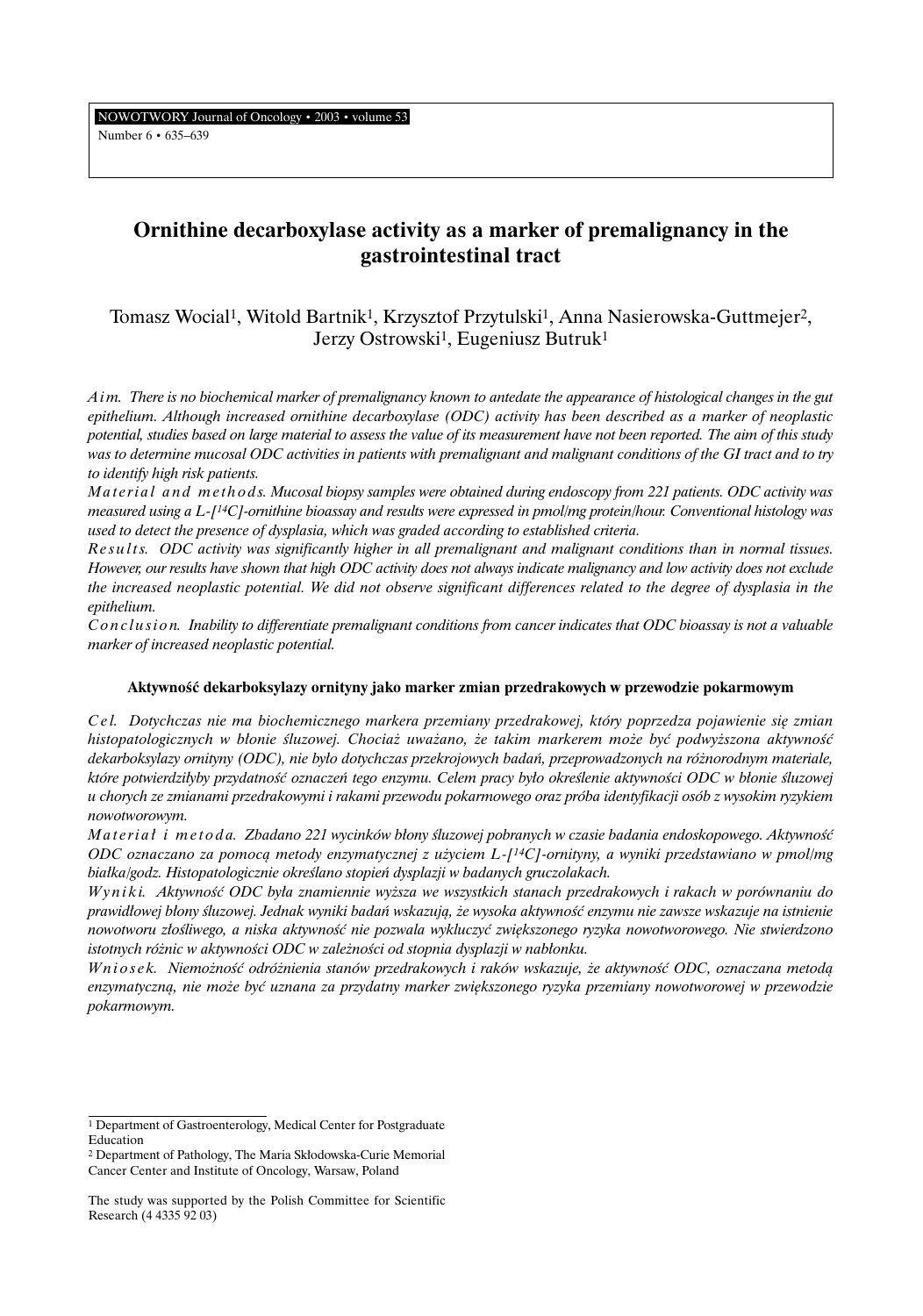**Key words:** ornithine decarboxylase (ODC), polyamines, premalignant conditions in the gastrointestinal tract, markers of premalignancy

**S∏owa kluczowe:** dekarboksylaza ornityny (ODC), poliaminy, stany przedrakowe w przewodzie pokarmowym, markery przednowotworowe

#### **Introduction**

Ornithine decarboxylase is the first and also the ratelimiting enzyme in the polyamine pathway and, therefore, a key regulatory enzyme in growth processes [1]. It converts ornithine to putrescine. ODC induction and putrescine accumulation occur in phases  $G_1$  and  $G_2$  of the cell cycle, whereas spermine and spermidine accumulate in phase S, together with RNA and DNA synthesis [2, 3]. Thus, changes in ODC activity reflect the rate of macromolecular synthesis. Sustained high ODC levels have been implicated as an essential component of tumour development and elevated levels have been found during neoplastic transformation. ODC activity in tumour tissue is generally several times higher than in the surrounding normal tissue or within inflamed areas [4, 5]. Preliminary studies have suggested that ODC activity can be a useful marker of neoplastic potential, being altered in certain premalignant conditions of the gastrointestinal tract. Increased ODC activity was found in the colonic mucosa in familial adenomatous polyposis (FAP). This increase was relatively slight in morphologically normal mucosa, but rose progressively in adenomatous polyps [6]. Among the FAP patients rectal ODC activity seemed to decrease in time after colon resection and ileorectal anastomosis [7, 8]. High ODC levels were reported in patients with sporadic colorectal adenomas, both in tumours and in morphologically normal mucosa [9, 10]. Moreover, some studies have suggested, that there is an important correlation between the activity of the enzyme and the presence of dysplasia in the epithelium. ODC levels were higher in the dysplastic Barrett's oesophageal mucosa than in the columnar epithelium without dysplasia [11, 12]. This data, usually based on small groups of patients, has not been confirmed in the course of studies based on large and varied clinical material.

We have examined 221 endoscopic biopsy specimens obtained from individuals with a variety of upper and lower gastrointestinal conditions known to predispose to malignancy, such as gastric atrophy in pernicious anaemia, chronic superficial and atrophic gastritis, previous gastric surgery, sporadic gastric, duodenal and colonic adenomatous polyps, familial adenomatous polyposis and extensive ulcerative colitis. We have performed 663 measurements (all assays were done in triplicate) to determine the relative activity of ODC in these tissues in comparison to normal controls and gastrointestinal cancers. In order to correlate ODC activity with the degree of dysplasia simultaneous biopsy specimens for histological grading were taken.

#### **Material and methods**

#### Upper GI tract studies

We studied biopsy specimens taken from control subjects  $(n=26)$ , who had upper abdominal symptoms but normal upper GI endoscopy, subjects with chronic superficial gastritis  $(n=15)$ , chronic atrophic gastritis (n=10), pernicious anemia (n=5), operated stomachs (partial gastrectomy, vagotomy and pyloroplasty) ( $n=20$ ), gastric adenomas ( $n=15$ ) and duodenal adenomas (n=15). Biopsies from proven gastric cancers (n=15) and cancers of the major duodenal papilla  $(n=10)$  were used as positive controls.

#### Colorectal studies

We studied biopsies from normal individuals, who were judged by the clinician to have functional symptoms and who had normal investigation results (including sigmoidoscopy or colonoscopy and biopsy  $- n=12$ ), patients with extensive ulcerative colitis lasting longer than 10 years, currently active or quiescent  $(n=20)$ , individuals with FAP  $(n=11)$  and adenomas  $(n=30)$ . The extent and activity of ulcerative colitis were assessed using clinical, colonoscopical and histological criteria. Patients with FAP were studied before total colectomy. No colon cancers were found in the surgical specimens obtained from these patients. All studied sporadic adenomas were removed by endoscopic snare polypectomy. Colon cancer biopsies (n=17) served as positive controls.

#### Histopathological studies

The type of gastritis was based on the updated Sydney system [13]. In patients with ulcerative colitis an additional biopsy specimen was obtained from a site adjacent to that used for the ODC assay for histological grading of the degree of inflamation [14]. In patients with colonic adenomas dysplasia was evaluated and graded according to the generally accepted system described as low-, medium- or high-grade dysplasia [15]. The person grading specimens was blinded as to the ODC results.

#### ODC assay

Mucosal ornithine decarboxylase was assayed using a method previously described [16, 17]. Mucosal specimens were homogenised immediately at the endoscopy unit using Polytron PT1200 (Kinematica AG) in 300 ul of buffer containing 50 mM Hepes-NaOH (pH 7.5), 2.5 mM dithiothreitol (DTT), 0.25 mM pyridoxal 5-phosphate and 0.1 mM EDTA. Supernatants were frozen in -70°C until the ODC assay was performed. The reaction mixture consisted of 20 ul of homogenate, 0.25 mM pyridoxal 5-phosphate, 2.5 mM DTT, 50 mM Hepes-NaOH (pH 7.5), 0.1 mM EDTA with 0.2 uCi of L- $[$ <sup>14</sup>C $]$ -ornithine hydrochloride (Amersham International) in a total volume of 40 ul. The reaction tube was sealed with a plastic tip in which was embedded a 1.0 x 4.0 cm. square of Whatman no 1 filter paper soaked with 40 ul of beta-phenylethylamine. Tubes were incubated at 37°C for 60 minutes and the reaction was then stopped by adding 200 ul of 2 M citric acid. After further 60 minutes of incubation, the filter paper was removed, placed in 10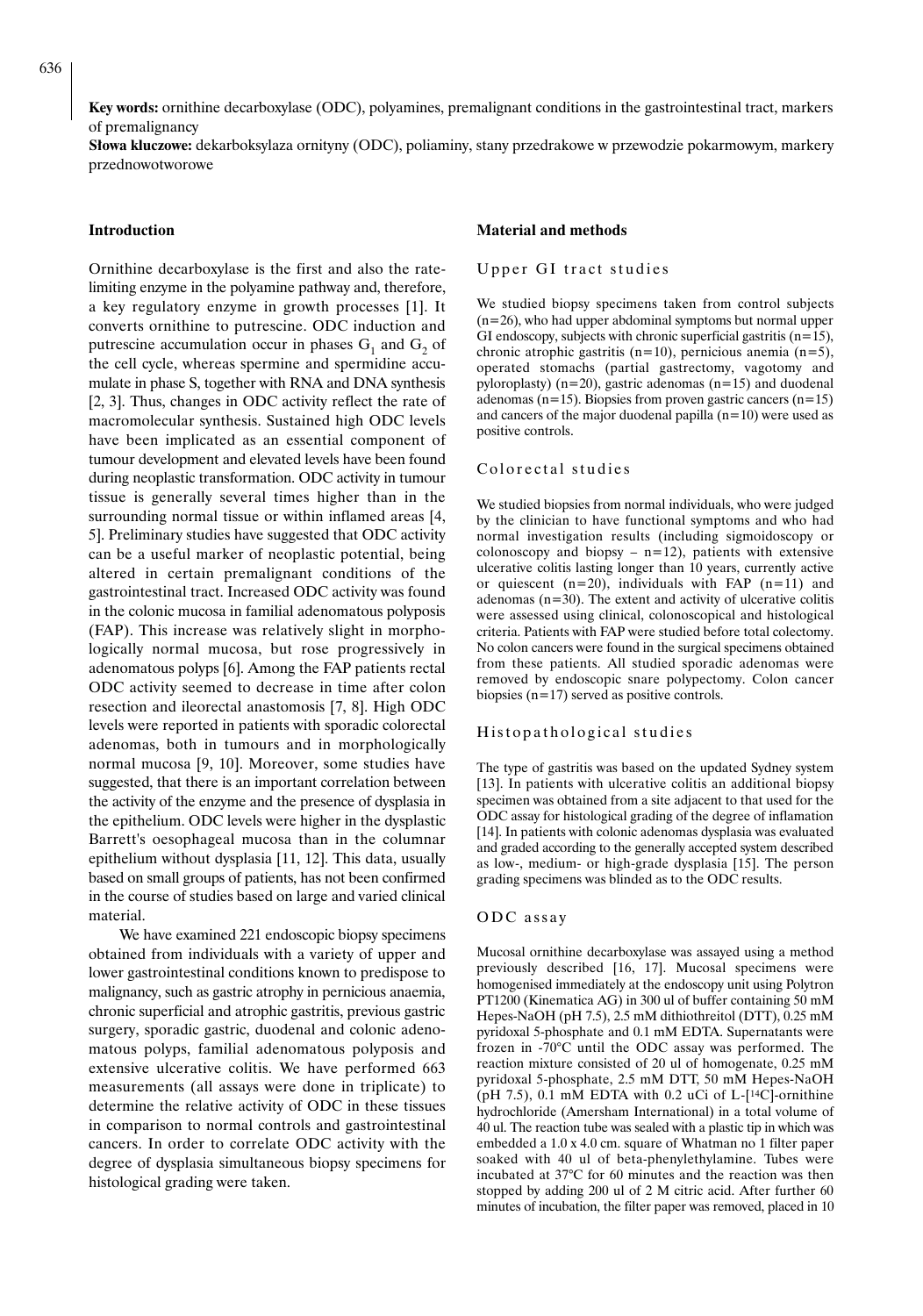ml of scintillation liquid and counted in a Beckman's LS 6000 IC scintillation counter. Results were expressed as pmol of  $[14C]O<sub>2</sub>$ released per hour per mg of tissue protein. The protein concentration of the homogenate was measured using the Bio-Rad Protein assay. All assays were performed in triplicate and included negative controls.

#### Statistical analysis

Results were presented as medians and interquartile ranges. Differences between groups were assessed by analysis of variance (ANOVA) and were considered to be significant if  $p < 0.05$ .

#### **Results**

### Upper GI tract studies

Median mucosal ornithine decarboxylase activity was similar in the normal stomach (164, interquartile range (IQR) 108-270 pmol/mg protein/h) and in the duodenum (121, IQR 41-300 pmol/mg protein/h). ODC activity was significantly higher in biopsies from all studied premalignant conditions than in those from normal tissues, both in the stomach and the duodenum (Figure 1 and Figure 2). Although increased ODC activity was noted in patients with gastritis (652, IQR 446-1023 pmol/mg protein/h), no significant differences were observed regarding the type of inflammation (gastric atrophy in pernicious anaemia, chronic superficial or atrophic gastritis – Table I). Subjects, who had undergone gastric



**Figure 1.** ODC activity in premalignant gastric conditions and gastric cancers in comparison to normal mucosa (medians with IQR)



 $*$  p<0.01

**Figure 2.** ODC activity in duodenal adenomas and cancers of the papilla of Vater in comparison to the normal duodenal mucosa (medians with IQR)

**Table I. ODC activity in individuals with pernicious anaemia, chronic atrophic gastritis and chronic superficial gastritis (in pmol/mg protein/h)**

| Type of gastritis                        | Number | Median  | Interquartile<br>range |
|------------------------------------------|--------|---------|------------------------|
| Gastric atrophy in<br>pernicious anaemia | 5      | 957     | 420-1478               |
| Atrophic gastritis                       | 10     | $1004*$ | 597-1187               |
| Superficial gastritis                    | 15     | $1136*$ | 430-1786               |

\* p>0.05 compared to median in gastric atrophy in pernicious anaemia

surgery 10 years prior to the study, had ODC activities similar to those observed in subjects with gastric or duodenal adenomas (1204, IQR 776-3213 vs 896, IQR 481-2543 and 1176, IQR 358-1336 pmol/mg protein/h, respectively). However, because of an overlap between the studied groups, ODC activity in the premalignant conditions did not differ signifficantly from that found in confirmed cancers  $(p>0.05)$ .

## Colorectal studies

Median ODC activity in the normal colonic mucosa was 185 (IQR 41-300) pmol/mg protein/h. This activity was significantly elevated in the adenomatous polyps (1423, IQR 804-2198), familial adenomatous polyposis (929, IQR 75-1329), as well as in extensive ulcerative colitis (526, IQR 178-1309). However, because these results partly overlapped with those found in confirmed colon cancers (3582, IQR 1599-4654), high ODC activities did not always indicate premalignancy and low activities could not exclude an incresed neoplastic potential (Figure 3).



**Figure 3.** ODC activity in colonic premalignant conditions and cancers in comparison to normal mucosa (medians with IQR)

When subjects with ulcerative colitis were stratified into groups according to the clinical activity of the disease, a significant difference was recorded (Table II). There was no correlation between ODC acivity and the degree of dysplasia in the colonic adenomatous polyps (Table III).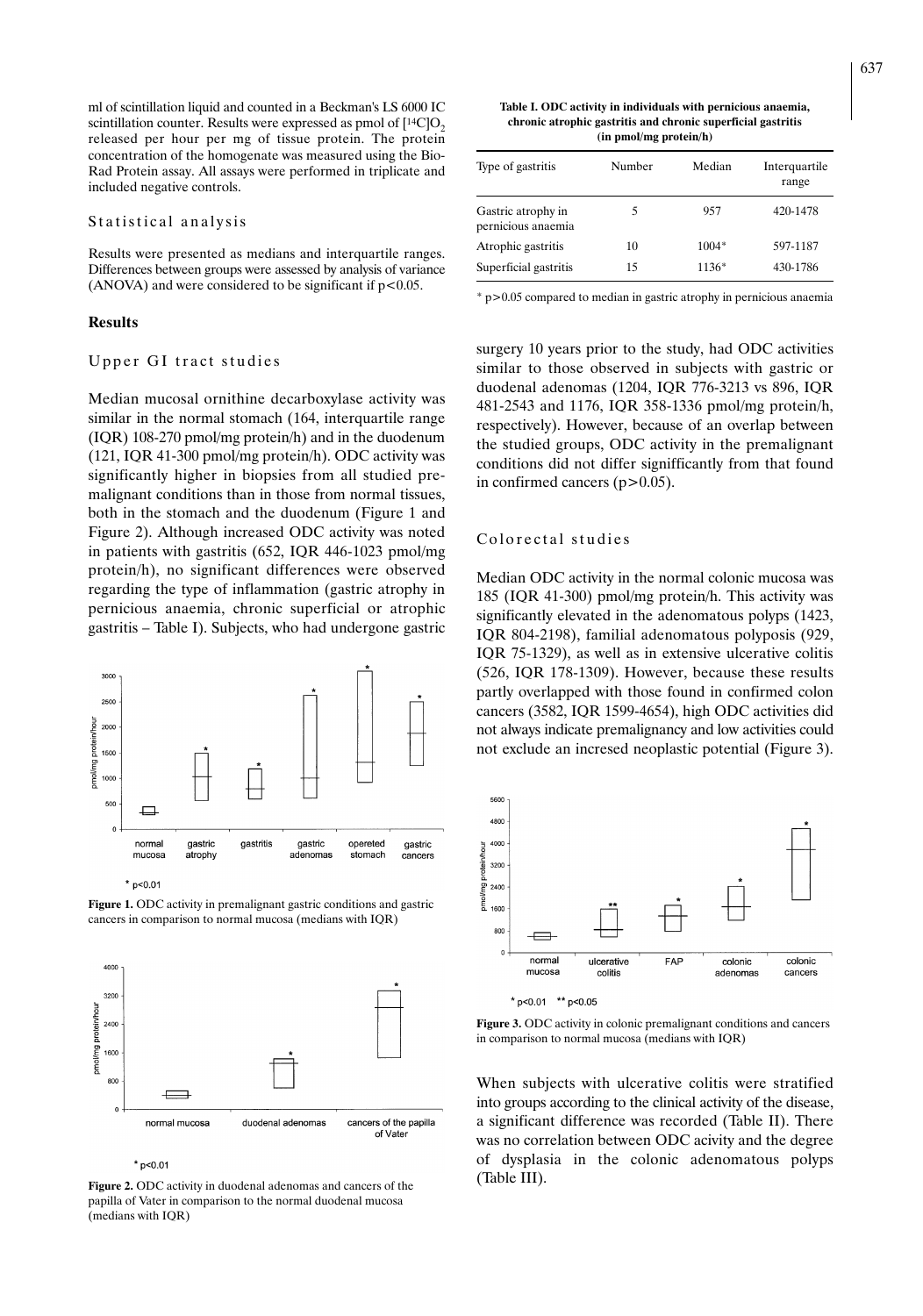**Table II. ODC activity in extensive ulcerative colitis in remission and in the active phase of the disease (in pmol/mg protein/h)**

| Activity of ulcerative<br>colitis | Number | Median | Inrequartile<br>range |
|-----------------------------------|--------|--------|-----------------------|
| Remission                         | 9      | 289    | 186-345               |
| Active disease                    | 11     | $526*$ | 399-1098              |

\* p<0.01 compared to median in remission

**Table III. ODC activity in colonic adenomas with low and/or medium grade and high grade dysplasia (in pmol/mg protein/h)**

| Degree of dysplasia     | Number | Median  | Inrequartile<br>range |
|-------------------------|--------|---------|-----------------------|
| Low and/or medium grade | 25     | 1523    | 835-2786              |
| High grade              | 16     | $1423*$ | 624-2564              |

\* p>0.05 compared to median in low and/or medium grade dysplasia

## **Discussion**

An ideal marker of proliferation and malignancy should be universal and should appear early in the cell cycle. Its level should increase simultaneously with proliferation and decrease when growth rates decline. It should be easily monitored and reflect rapid changes in proliferation. An optimal marker should also have a short half-life time permitting the assessment of growth arrest when the marker decays. Ornithine decarboxylase seems to be universal and fulfills these requirements. This enzyme appears during phase  $G_1$  of the cell cycle and has an extremely short half-life (15-20 min) [3]. Changes in ODC activity correspond well with other growth parameters, although measurements are somewhat timeconsuming and complicated for routine use. Initial studies performed on tissues of the human gastrointestinal tract were encouraging and suggested that ODC activity could be an accurate indicator of increased neoplastic potential [18, 19, 20]. There were reports of significant increases of this enzyme activity in colonic adenomas compared to normal-appearing tissue [9]. Rectal mucosal ODC activity has been shown to be higher in symptomatic patients with familial adenomatous polyposis than in asymptomatic family members. It was also elevated in abnormal polypoid mucosa, as compared with normal colon of FAP individuals [6]. Increased ODC activity found in dysplastic Barrett's epithelium suggested that it might be a useful marker for upper gastrointestinal tract malignancy [11, 12]. However, more recent studies were less optimistic. The importance of elevated ODC activity has been questioned mainly because of the overlap between normal and abnormal mucosal activities [21, 22]. Large inter-individual variations in the magnitude of increased enzyme activity were observed in the same gastrointestinal tumors. Some variations might be caused by intrinsic sampling problems [23, 24]. Although literature on ODC and polyamines is extensive, there have been no longitudinal studies to assess the serial use

of these measurements and their predictive value in the gastrointestinal malignancy.

In this study, we assessed the value of ODC activity as a potential marker of malignant risk both in the upper and lower gastrointestinal tract by comparing measurements in the normal epithelium, three types of proven cancers and in eight conditions that are known to predispose to malignancy. 221 mucosal biopsy samples were immediately homogenized in the endoscopy unit and stored at -70°C in order to conserve all the activity of this short-lived enzyme. We also modified the assessment of protein concentration in the supernatants to eliminate the influence of dithiothreitol on the final results. DTT has an ability to reduce copper and interfere with the standard protein assays. Tissue handling and storage are important factors in the observed variability of ODC measurements. The median ODC activities in normal tissues were similar in the upper and lower GI tract, although we recorded wide ranges within the studied groups. Significantly higher values characterized various premalignant conditions, and the highest activity was observed in confirmed cancers. However, because of overlapping results our measurements could not differentiate between these conditions. In other words, high activities did not always indicate premalignancy or malignancy and low values could not exclude increased neoplastic potential. In addition, no correlation was found between ODC activity and the degree of dysplasia in the colonic adenomas.

The exact mechanism of increased activity in dysplastic tissue remains unknown. Higher ODC values in the active phase of extensive ulcerative colitis (as compared to remission) might be caused by more icreased regenerative processes in the colonic epithelium, rather than by increased neoplastic potential. We observed no differences within the stomach as far as the type of inflammation is concerned.

To summarize, we have identified differences in mucosal ornithine decarboxylase activity between control cases and many disease states. No significant differences have been shown, however, between premalignant and malignant conditions affecting the stomach, duodenum or colon. The degree of histological abnormality, such as epithelial dysplasia, did not correspond to the enzyme activity. The inability to differentiate groups at risk of gastrointestinal malignancy from cases of confirmed cancer indicates that ODC bioassay is not a valuable marker of increased cancer potential.

**Prof. Witold Bartnik MD, PhD** Department of Gastroenterology Medical Center for Postgraduate Education The Maria Skłodowska-Curie Memorial Cancer Center and Institute of Oncology Roentgena 5, 02-781 Warsaw, Poland